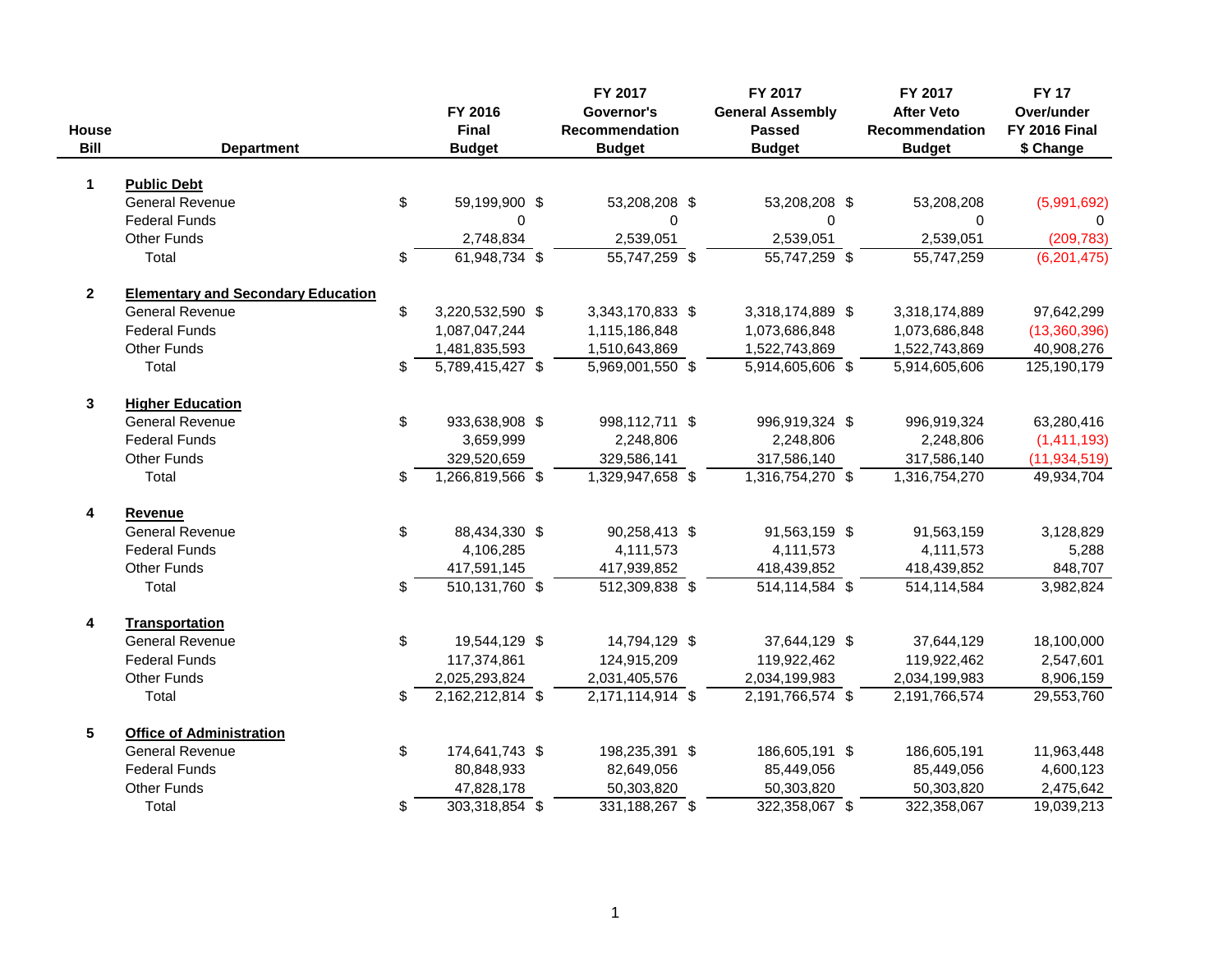| House<br><b>Bill</b>    | <b>Department</b>                  | FY 2016<br>Final<br><b>Budget</b> | FY 2017<br>Governor's<br>Recommendation<br><b>Budget</b> | FY 2017<br><b>General Assembly</b><br><b>Passed</b><br><b>Budget</b> |                | FY 2017<br><b>After Veto</b><br><b>Recommendation</b><br><b>Budget</b> | <b>FY 17</b><br>Over/under<br><b>FY 2016 Final</b><br>\$ Change |
|-------------------------|------------------------------------|-----------------------------------|----------------------------------------------------------|----------------------------------------------------------------------|----------------|------------------------------------------------------------------------|-----------------------------------------------------------------|
| $5\phantom{.0}$         | <b>Employee Benefits</b>           |                                   |                                                          |                                                                      |                |                                                                        |                                                                 |
|                         | <b>General Revenue</b>             | \$<br>552,246,544 \$              | 561,827,299 \$                                           | 561,729,850 \$                                                       |                | 561,729,850                                                            | 9,483,306                                                       |
|                         | <b>Federal Funds</b>               | 203,254,397                       | 204, 347, 447                                            | 204, 347, 447                                                        |                | 204, 347, 447                                                          | 1,093,050                                                       |
|                         | <b>Other Funds</b>                 | 178,237,485                       | 181,118,440                                              | 181,118,440                                                          |                | 181,118,440                                                            | 2,880,955                                                       |
|                         | Total                              | \$<br>$933,738,426$ \$            | 947,293,186 \$                                           | $\overline{947, 195, 737}$ \$                                        |                | 947, 195, 737                                                          | 13,457,311                                                      |
| 6                       | <b>Agriculture</b>                 |                                   |                                                          |                                                                      |                |                                                                        |                                                                 |
|                         | <b>General Revenue</b>             | \$<br>11,429,947 \$               | 18,324,329 \$                                            | 22,059,329 \$                                                        |                | 22,059,329                                                             | 10,629,382                                                      |
|                         | <b>Federal Funds</b>               | 4,227,223                         | 6,472,345                                                | 7,667,530                                                            |                | 7,667,530                                                              | 3,440,307                                                       |
|                         | <b>Other Funds</b>                 | 26,674,661                        | 23,395,744                                               | 23,489,401                                                           |                | 23,489,401                                                             | (3, 185, 260)                                                   |
|                         | Total                              | \$<br>$42,331,831$ \$             | $48,192,418$ \$                                          | $\overline{53,216,260}$ \$                                           |                | 53,216,260                                                             | 10,884,429                                                      |
| $\bf 6$                 | <b>Natural Resources</b>           |                                   |                                                          |                                                                      |                |                                                                        |                                                                 |
|                         | <b>General Revenue</b>             | \$<br>10,829,503 \$               | 11,241,059 \$                                            | 12,366,059 \$                                                        |                | 12,366,059                                                             | 1,536,556                                                       |
|                         | <b>Federal Funds</b>               | 49,996,693                        | 50,563,921                                               | 50,563,921                                                           |                | 50,563,921                                                             | 567,228                                                         |
|                         | <b>Other Funds</b>                 | 499,654,886                       | 512,077,722                                              | 519,027,722                                                          |                | 519,027,722                                                            | 19,372,836                                                      |
|                         | Total                              | \$<br>560,481,082 \$              | 573,882,702 \$                                           | 581,957,702 \$                                                       |                | 581,957,702                                                            | 21,476,620                                                      |
| $\bf 6$                 | <b>Conservation</b>                |                                   |                                                          |                                                                      |                |                                                                        |                                                                 |
|                         | <b>General Revenue</b>             | \$<br>0 <sup>6</sup>              | 0 <sup>5</sup>                                           |                                                                      | 0 <sup>5</sup> | 0                                                                      | 0                                                               |
|                         | <b>Federal Funds</b>               | $\Omega$                          | $\Omega$                                                 | $\Omega$                                                             |                | $\Omega$                                                               |                                                                 |
|                         | <b>Other Funds</b>                 | 149,505,752                       | 156,949,870                                              | 154,699,871                                                          |                | 154,699,871                                                            | 5,194,119                                                       |
|                         | Total                              | \$<br>149,505,752 \$              | 156,949,870 \$                                           | 154,699,871 \$                                                       |                | 154,699,871                                                            | 5,194,119                                                       |
| $\overline{7}$          | <b>Economic Development</b>        |                                   |                                                          |                                                                      |                |                                                                        |                                                                 |
|                         | <b>General Revenue</b>             | \$<br>80,948,436 \$               | 100,483,375 \$                                           | 100,283,375 \$                                                       |                | 100,283,375                                                            | 19,334,939                                                      |
|                         | <b>Federal Funds</b>               | 213,180,393                       | 221,743,387                                              | 203,743,387                                                          |                | 203,743,387                                                            | (9,437,006)                                                     |
|                         | <b>Other Funds</b>                 | 68,332,133                        | 69,033,830                                               | 69,033,830                                                           |                | 69,033,830                                                             | 701,697                                                         |
|                         | Total                              | \$<br>362,460,962 \$              | 391,260,592 \$                                           | 373,060,592 \$                                                       |                | 373,060,592                                                            | 10,599,630                                                      |
| $\overline{\mathbf{r}}$ | <b>Insurance Fin Inst Prof Reg</b> |                                   |                                                          |                                                                      |                |                                                                        |                                                                 |
|                         | <b>General Revenue</b>             | \$<br>0 <sup>6</sup>              | 0 <sup>5</sup>                                           |                                                                      | 0 <sup>5</sup> | $\pmb{0}$                                                              | $\mathbf{0}$                                                    |
|                         | <b>Federal Funds</b>               | 1,783,233                         | 1,792,607                                                | 1,792,607                                                            |                | 1,792,607                                                              | 9,374                                                           |
|                         | <b>Other Funds</b>                 | 38,885,687                        | 40,067,934                                               | 40,067,934                                                           |                | 40,067,934                                                             | 1,182,247                                                       |
|                         | Total                              | \$<br>40,668,920 \$               | $41,860,541$ \$                                          | $41,860,541$ \$                                                      |                | 41,860,541                                                             | 1,191,621                                                       |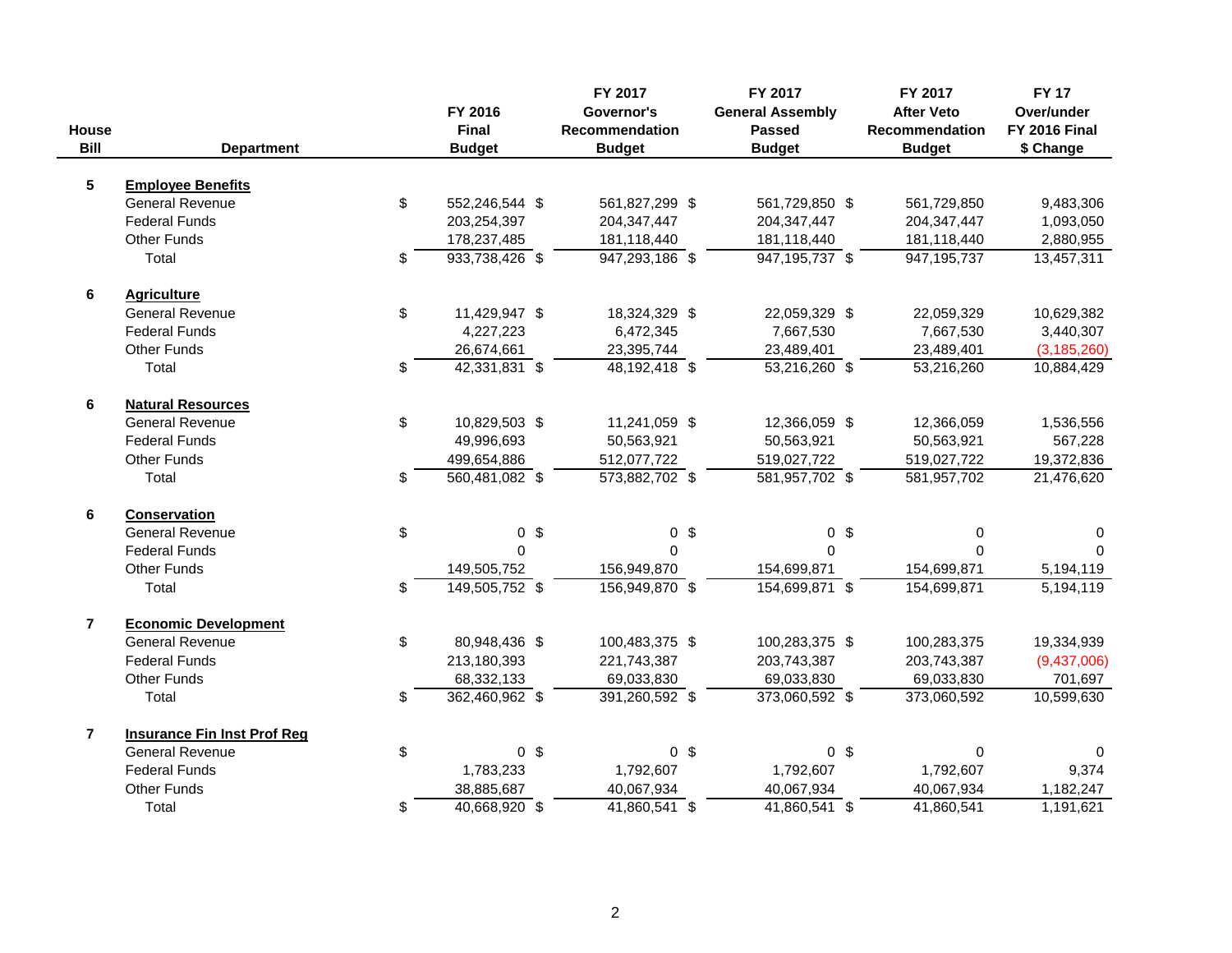| House<br><b>Bill</b> | <b>Department</b>                     | FY 2016<br>Final<br><b>Budget</b> | FY 2017<br>Governor's<br>Recommendation<br><b>Budget</b> | FY 2017<br><b>General Assembly</b><br><b>Passed</b><br><b>Budget</b> | FY 2017<br><b>After Veto</b><br><b>Recommendation</b><br><b>Budget</b> | <b>FY 17</b><br>Over/under<br><b>FY 2016 Final</b><br>\$ Change |
|----------------------|---------------------------------------|-----------------------------------|----------------------------------------------------------|----------------------------------------------------------------------|------------------------------------------------------------------------|-----------------------------------------------------------------|
| $\overline{7}$       | <b>Labor and Industrial Relations</b> |                                   |                                                          |                                                                      |                                                                        |                                                                 |
|                      | <b>General Revenue</b>                | \$<br>2,248,549 \$                | 2,403,729 \$                                             | 2,384,477 \$                                                         | 2,384,477                                                              | 135,928                                                         |
|                      | <b>Federal Funds</b>                  | 56,438,358                        | 57,061,523                                               | 57,061,523                                                           | 57,061,523                                                             | 623,165                                                         |
|                      | <b>Other Funds</b>                    | 132,302,452                       | 120,389,744                                              | 157,080,463                                                          | 157,080,463                                                            | 24,778,011                                                      |
|                      | Total                                 | \$<br>190,989,359 \$              | 179,854,996 \$                                           | $216,526,463$ \$                                                     | 216,526,463                                                            | 25,537,104                                                      |
| 8                    | <b>Public Safety</b>                  |                                   |                                                          |                                                                      |                                                                        |                                                                 |
|                      | <b>General Revenue</b>                | \$<br>69,471,854 \$               | 77,704,369 \$                                            | 81,093,052 \$                                                        | 81,093,052                                                             | 11,621,198                                                      |
|                      | <b>Federal Funds</b>                  | 259,512,068                       | 253,504,471                                              | 248,004,471                                                          | 248,004,471                                                            | (11,507,597)                                                    |
|                      | <b>Other Funds</b>                    | 405,698,166                       | 419,872,747                                              | 419,296,626                                                          | 418,921,626                                                            | 13,223,460                                                      |
|                      | Total                                 | \$<br>734,682,088 \$              | 751,081,587 \$                                           | 748,394,149 \$                                                       | 748,019,149                                                            | 13,337,061                                                      |
| 9                    | <b>Corrections</b>                    |                                   |                                                          |                                                                      |                                                                        |                                                                 |
|                      | <b>General Revenue</b>                | \$<br>661,290,269 \$              | 673,457,754 \$                                           | 678,093,702 \$                                                       | 678,093,702                                                            | 16,803,433                                                      |
|                      | <b>Federal Funds</b>                  | 5,120,976                         | 5,167,846                                                | 5,167,846                                                            | 5,167,846                                                              | 46,870                                                          |
|                      | <b>Other Funds</b>                    | 43,757,083                        | 42,903,644                                               | 42,903,644                                                           | 42,903,644                                                             | (853, 439)                                                      |
|                      | Total                                 | \$<br>710, 168, 328 \$            | 721,529,244 \$                                           | 726,165,192 \$                                                       | 726,165,192                                                            | 15,996,864                                                      |
| 10                   | <b>Mental Health</b>                  |                                   |                                                          |                                                                      |                                                                        |                                                                 |
|                      | <b>General Revenue</b>                | \$<br>730,121,321 \$              | 803,230,800 \$                                           | 816,386,000 \$                                                       | 816,386,000                                                            | 86,264,679                                                      |
|                      | <b>Federal Funds</b>                  | 1,036,234,036                     | 1,100,473,264                                            | 1,119,157,203                                                        | 1,119,157,203                                                          | 82,923,167                                                      |
|                      | <b>Other Funds</b>                    | 70,165,791                        | 55,772,284                                               | 56,608,544                                                           | 56,608,544                                                             | (13, 557, 247)                                                  |
|                      | Total                                 | \$<br>$1,836,521,148$ \$          | 1,959,476,348 \$                                         | 1,992,151,747 \$                                                     | 1,992,151,747                                                          | 155,630,599                                                     |
| 10                   | Health                                |                                   |                                                          |                                                                      |                                                                        |                                                                 |
|                      | <b>General Revenue</b>                | \$<br>330,849,608 \$              | 382,251,973 \$                                           | 375,836,997 \$                                                       | 375,836,997                                                            | 44,987,389                                                      |
|                      | <b>Federal Funds</b>                  | 897,128,596                       | 956,450,090                                              | 944,650,565                                                          | 944,650,565                                                            | 47,521,969                                                      |
|                      | <b>Other Funds</b>                    | 25,263,551                        | 20,964,344                                               | 20,964,344                                                           | 20,964,344                                                             | (4, 299, 207)                                                   |
|                      | Total                                 | \$<br>$1,253,241,755$ \$          | 1,359,666,407 \$                                         | 1,341,451,906 \$                                                     | 1,341,451,906                                                          | 88,210,151                                                      |
| 11                   | <b>Social Services</b>                |                                   |                                                          |                                                                      |                                                                        |                                                                 |
|                      | <b>General Revenue</b>                | \$<br>1,532,392,881 \$            | 1,926,678,077 \$                                         | 1,788,767,619 \$                                                     | 1,788,517,619                                                          | 256,124,738                                                     |
|                      | <b>Federal Funds</b>                  | 4,567,783,131                     | 4,839,332,735                                            | 4,895,844,396                                                        | 4,895,594,396                                                          | 327,811,265                                                     |
|                      | <b>Other Funds</b>                    | 2,510,021,896                     | 2,545,554,906                                            | 2,540,798,187                                                        | 2,540,798,187                                                          | 30,776,291                                                      |
|                      | Total                                 | \$<br>$8,610,197,908$ \$          | $9,311,565,718$ \$                                       | $9,225,410,202$ \$                                                   | 9,224,910,202                                                          | 614,712,294                                                     |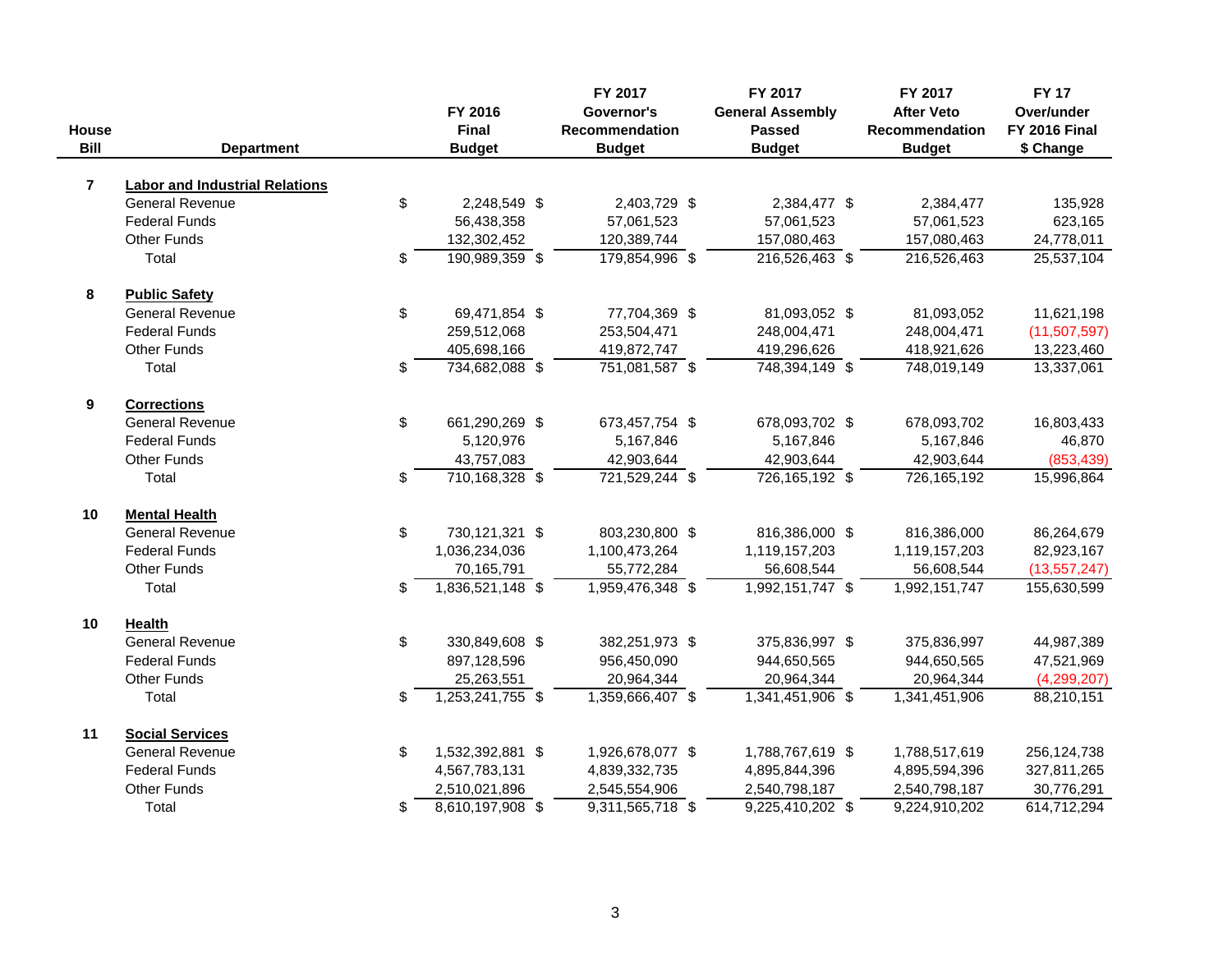| House<br><b>Bill</b> | <b>Department</b>                                  | FY 2016<br>Final<br><b>Budget</b> | FY 2017<br>Governor's<br><b>Recommendation</b><br><b>Budget</b> | FY 2017<br><b>General Assembly</b><br><b>Passed</b><br><b>Budget</b> | FY 2017<br><b>After Veto</b><br>Recommendation<br><b>Budget</b> | <b>FY 17</b><br>Over/under<br><b>FY 2016 Final</b><br>\$ Change |
|----------------------|----------------------------------------------------|-----------------------------------|-----------------------------------------------------------------|----------------------------------------------------------------------|-----------------------------------------------------------------|-----------------------------------------------------------------|
|                      |                                                    |                                   |                                                                 |                                                                      |                                                                 |                                                                 |
| 12                   | <b>Elected Officials</b><br><b>General Revenue</b> | 51,071,181 \$                     | 48,962,917 \$                                                   |                                                                      | 65,439,390                                                      | 14,368,209                                                      |
|                      | <b>Federal Funds</b>                               | \$                                |                                                                 | 65,439,390 \$                                                        |                                                                 |                                                                 |
|                      |                                                    | 21,684,729                        | 21,773,365                                                      | 21,773,365                                                           | 21,773,365                                                      | 88,636                                                          |
|                      | <b>Other Funds</b><br>Total                        | 50,800,240<br>$123,556,150$ \$    | 51,008,483<br>121,744,765 \$                                    | 51,023,349<br>138,236,104 \$                                         | 51,023,349                                                      | 223,109                                                         |
|                      |                                                    | \$                                |                                                                 |                                                                      | 138,236,104                                                     | 14,679,954                                                      |
| 12                   | <b>Judiciary</b>                                   |                                   |                                                                 |                                                                      |                                                                 |                                                                 |
|                      | <b>General Revenue</b>                             | \$<br>183,058,930 \$              | 186,440,746 \$                                                  | 188,055,057 \$                                                       | 188,055,057                                                     | 4,996,127                                                       |
|                      | <b>Federal Funds</b>                               | 10,692,756                        | 10,872,517                                                      | 14,372,517                                                           | 14,372,517                                                      | 3,679,761                                                       |
|                      | <b>Other Funds</b>                                 | 14,379,370                        | 14,937,692                                                      | 14,937,692                                                           | 14,937,692                                                      | 558,322                                                         |
|                      | Total                                              | \$<br>$208,131,056$ \$            | $212,250,955$ \$                                                | 217,365,266 \$                                                       | 217,365,266                                                     | 9,234,210                                                       |
| 12                   | <b>Public Defender</b>                             |                                   |                                                                 |                                                                      |                                                                 |                                                                 |
|                      | <b>General Revenue</b>                             | \$<br>36,422,010 \$               | 37,997,581 \$                                                   | 41,497,581 \$                                                        | 41,497,581                                                      | 5,075,571                                                       |
|                      | <b>Federal Funds</b>                               | 125,000                           | 125,000                                                         | 125,000                                                              | 125,000                                                         | $\mathbf 0$                                                     |
|                      | <b>Other Funds</b>                                 | 2,983,293                         | 2,985,943                                                       | 2,985,943                                                            | 2,985,943                                                       | 2,650                                                           |
|                      | Total                                              | \$<br>$39,530,303$ \$             | $41,108,524$ \$                                                 | $44,608,524$ \$                                                      | 44,608,524                                                      | 5,078,221                                                       |
|                      |                                                    |                                   |                                                                 |                                                                      |                                                                 |                                                                 |
| 12                   | <b>General Assembly</b>                            |                                   |                                                                 |                                                                      |                                                                 |                                                                 |
|                      | <b>General Revenue</b>                             | \$<br>35,438,373 \$               | 35,914,189 \$                                                   | 36,633,312 \$                                                        | 36,633,312                                                      | 1,194,939                                                       |
|                      | <b>Federal Funds</b>                               | 0                                 | 0                                                               | 0                                                                    | $\mathbf 0$                                                     | $\mathbf 0$                                                     |
|                      | <b>Other Funds</b>                                 | 294,005                           | 295,739                                                         | 295,739                                                              | 295,739                                                         | 1,734                                                           |
|                      | Total                                              | \$<br>35,732,378 \$               | $36,209,928$ \$                                                 | $\overline{36,929,051}$ \$                                           | 36,929,051                                                      | 1,196,673                                                       |
| 13                   | <b>Statewide Leasing</b>                           |                                   |                                                                 |                                                                      |                                                                 |                                                                 |
|                      | <b>General Revenue</b>                             | \$<br>71,014,354 \$               | 71,905,898 \$                                                   | 71,905,898 \$                                                        | 71,905,898                                                      | 891,544                                                         |
|                      | <b>Federal Funds</b>                               | 18,531,107                        | 18,889,709                                                      | 18,889,709                                                           | 18,889,709                                                      | 358,602                                                         |
|                      | <b>Other Funds</b>                                 | 13,446,298                        | 13,766,011                                                      | 13,631,349                                                           | 13,631,349                                                      | 185,051                                                         |
|                      | Total                                              | \$<br>102,991,759 \$              | 104,561,618 \$                                                  | 104,426,956 \$                                                       | 104,426,956                                                     | 1,435,197                                                       |
|                      | <b>Total Operating Budget</b>                      |                                   |                                                                 |                                                                      |                                                                 |                                                                 |
|                      | <b>General Revenue</b>                             | \$<br>8,854,825,360 \$            | 9,636,603,780 \$                                                | 9,526,646,598 \$                                                     | 9,526,396,598                                                   | 671,571,238                                                     |
|                      | <b>Federal Funds</b>                               | 8,638,730,018                     | 9,077,681,719                                                   | 9,078,580,232                                                        | 9,078,330,232                                                   | 439,600,214                                                     |
|                      | <b>Other Funds</b>                                 | 8,535,220,982                     | 8,613,513,386                                                   | 8,653,775,793                                                        | 8,653,400,793                                                   | 118,179,811                                                     |
|                      | Total                                              | \$<br>26,028,776,360 \$           | 27,327,798,885 \$                                               | 27,259,002,623 \$                                                    | 27,258,127,623                                                  | 1,229,351,263                                                   |